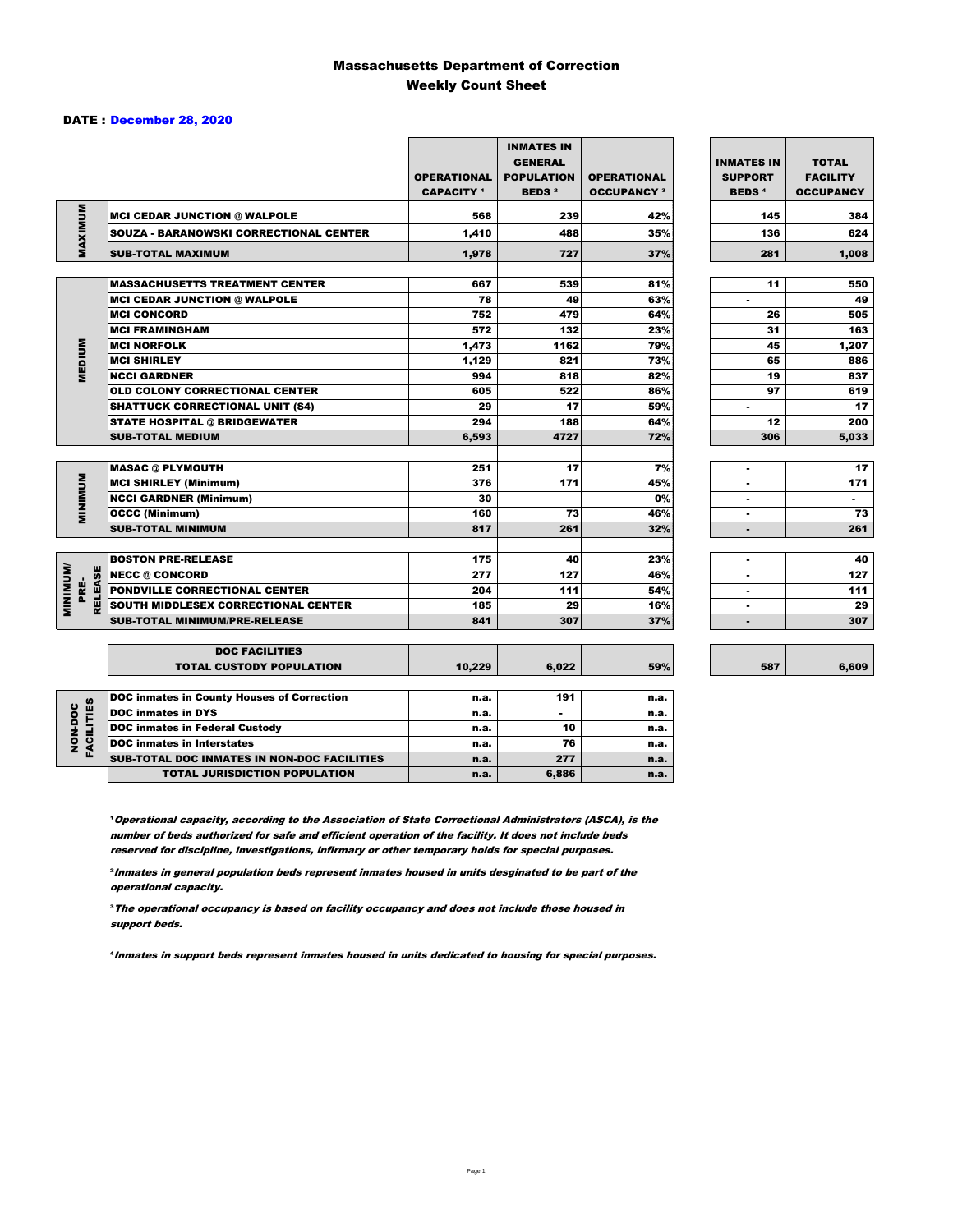### Massachusetts Department of Correction Weekly Count Sheet

| <b>CORRECTIONAL FACILITIES</b>      | <b>TREATMENT</b> | <b>FACILITY</b>  |
|-------------------------------------|------------------|------------------|
| <b>HOSPITAL MISSION</b>             | <b>BEDS</b>      | <b>OCCUPANCY</b> |
| <b>ISHATTUCK CORRECTIONAL UNIT</b>  | 29               |                  |
| <b>STATE HOSPITAL @ BRIDGEWATER</b> | 372              | 188              |
| <b>TOTAL</b>                        | 401              | 205              |

| <b>DOC INMATES IN COUNTY FACILITIES</b>                         | <b>FACILITY</b>  |
|-----------------------------------------------------------------|------------------|
|                                                                 | <b>OCCUPANCY</b> |
| <b>BARNSTABLE COUNTY</b>                                        | ۰                |
| <b>BERKSHIRE COUNTY</b>                                         | $\mathbf{z}$     |
| <b>BRISTOL COUNTY</b>                                           | ۰                |
| <b>DUKES COUNTY</b>                                             |                  |
| <b>ESSEX COUNTY</b>                                             | 1                |
| <b>FRANKLIN COUNTY</b>                                          | 11               |
| <b>HAMPDEN COUNTY*</b>                                          | 155              |
| <b>HAMPSHIRE COUNTY</b>                                         | 4                |
| <b>MIDDLESEX COUNTY</b>                                         | ۰                |
| <b>NORFOLK COUNTY</b>                                           |                  |
| <b>PLYMOUTH COUNTY</b>                                          | 18               |
| <b>SUFFOLK COUNTY</b>                                           |                  |
| <b>WORCESTER COUNTY</b>                                         |                  |
| <b>TOTAL</b>                                                    | 191              |
| *Note* Hampden County has 120 Section 35 inmates (Stoney Brook) |                  |
| <b>DOC INMATES IN OTHER FACILITIES</b>                          | <b>FACILITY</b>  |
|                                                                 | <b>OCCUPANCY</b> |
| <b>FEDERAL BUREAU OF PRISONS</b>                                | 10               |
| <b>DYS</b>                                                      |                  |
| <b>INTERSTATES</b>                                              | 76               |

TOTAL 86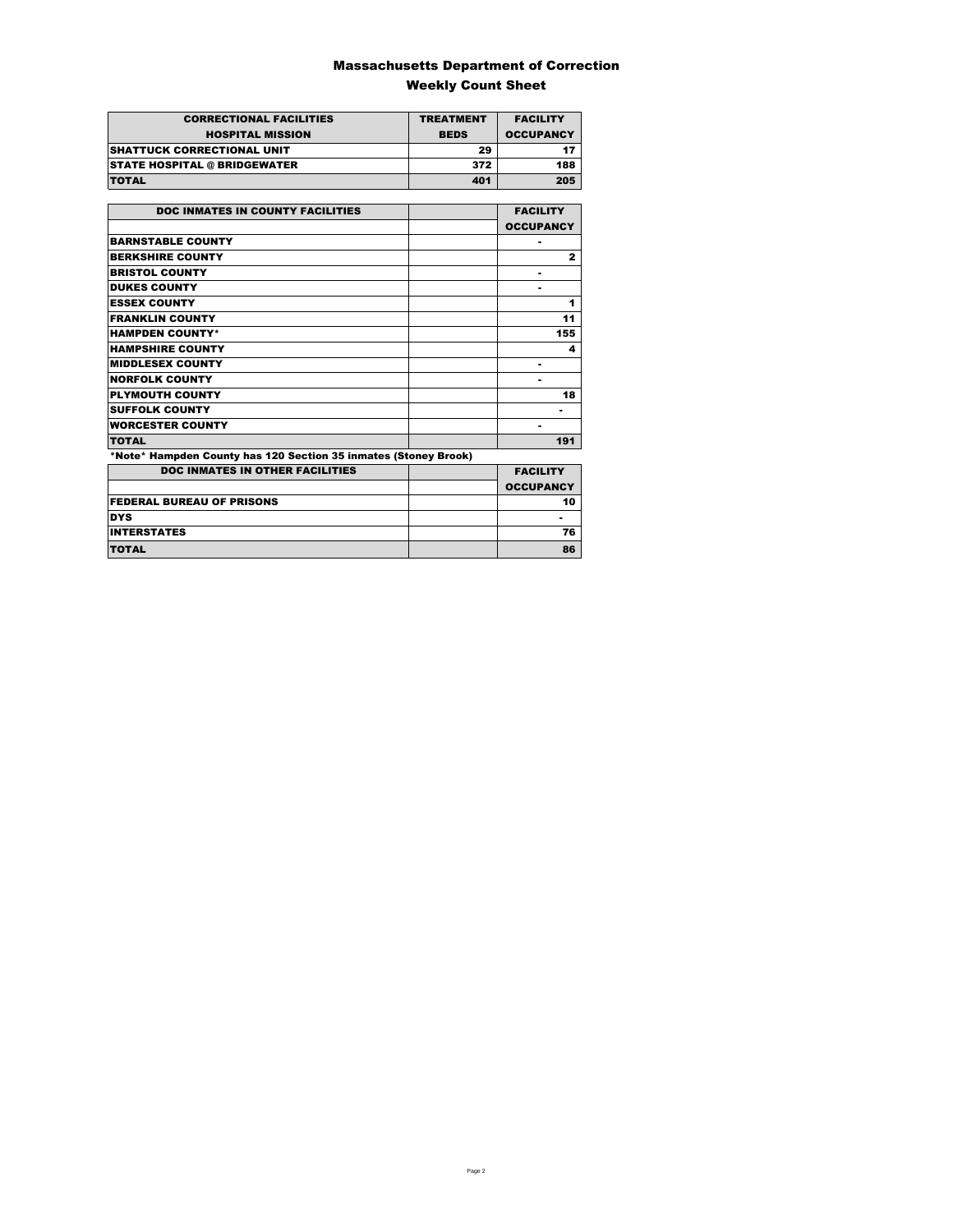#### **12/28/20**

| <b>COUNTY</b>                           | <b>SECURITY LEVEL</b>                 |                               |                                |                     |                                |                              |                                 |                            |                                     |                   | <b>TOTAL</b>                  |                        |
|-----------------------------------------|---------------------------------------|-------------------------------|--------------------------------|---------------------|--------------------------------|------------------------------|---------------------------------|----------------------------|-------------------------------------|-------------------|-------------------------------|------------------------|
| <b>BARNSTABLE</b>                       | <b>TYPE</b>                           | <b>MAXIMUM</b>                |                                |                     | <b>MEDIUM</b>                  |                              | <b>MINIMUM</b>                  |                            | <b>PRE-RELEASE</b>                  |                   | <b>TOTAL</b>                  |                        |
|                                         |                                       | <b>MALE</b>                   | <b>FEMALE</b>                  | <b>MALE</b>         | <b>FEMALE</b>                  | <b>MALE</b>                  | <b>FEMALE</b>                   | <b>MALE</b>                | <b>FEMALE</b>                       | <b>MALE</b>       | <b>FEMALE</b>                 | <b>FACILITY</b>        |
|                                         | <b>COUNTY</b>                         | $\mathbf 0$                   | $\mathbf{0}$                   | 75                  | 6                              | $\mathbf{0}$                 | 0                               | $\mathbf{0}$               | $\overline{0}$                      | 75                | 6                             | 81                     |
| <b>HOUSE OF</b>                         | <b>STATE</b>                          | $\mathbf 0$                   | $\mathbf{0}$                   | 0                   | 0                              | $\mathbf{0}$                 | 0                               | $\mathbf{0}$               | $\overline{0}$                      | 0                 | 0                             | $\mathbf 0$            |
| <b>CORRECTION</b>                       | <b>FEDERAL</b>                        | $\Omega$<br>$\overline{0}$    | $\mathbf 0$<br>$\mathbf{0}$    | 0<br>75             | $\mathbf 0$<br>$6\phantom{1}6$ | 0<br>$\mathbf{0}$            | $\overline{0}$<br>$\mathbf 0$   | $\Omega$<br>$\overline{0}$ | 0<br>$\overline{0}$                 | $\mathbf 0$<br>75 | 0<br>$6\phantom{1}$           | $\mathbf 0$<br>81      |
|                                         | <b>TOTAL</b><br><b>COUNTY</b>         | $\mathbf 0$                   | $\mathbf 0$                    | 92                  | 5                              | $\mathbf{0}$                 | $\mathbf 0$                     | $\mathbf 0$                | $\mathbf 0$                         | 92                | 5                             | 97                     |
| JAIL                                    | <b>OTHER COUNTY</b>                   | $\overline{0}$                | $\mathbf 0$                    | $\mathbf 0$         | $\mathbf 0$                    | $\Omega$                     | $\overline{0}$                  | $\Omega$                   | $\overline{0}$                      | $\mathbf 0$       | 0                             | $\bf{0}$               |
|                                         | FEDERAL                               | $\mathbf 0$                   | $\mathbf{0}$                   | 0                   | $\mathbf 0$                    | $\mathbf{0}$                 | 0                               | $\mathbf{0}$               | 0                                   | 0                 | $\mathbf 0$                   | $\mathbf 0$            |
|                                         | <b>TOTAL</b>                          | $\overline{0}$                | $\mathbf{0}$                   | 92                  | 5                              | $\Omega$                     | $\overline{0}$                  | $\Omega$                   | $\mathbf 0$                         | 92                | 5                             | 97                     |
|                                         | <b>FACILITY TOTAL</b>                 | $\bf{0}$                      | $\bf{0}$                       | 167                 | 11                             | 0                            | 0                               | 0                          | $\mathbf{0}$                        | 167               | 11                            | 178                    |
|                                         |                                       |                               |                                |                     | <b>MEDIUM</b>                  |                              |                                 |                            |                                     |                   |                               |                        |
| <b>BERKSHIRE</b>                        | <b>TYPE</b>                           | <b>MAXIMUM</b><br><b>MALE</b> | <b>FEMALE</b>                  | <b>MALE</b>         | <b>FEMALE</b>                  | <b>MALE</b>                  | <b>MINIMUM</b><br><b>FEMALE</b> | <b>MALE</b>                | <b>PRE-RELEASE</b><br><b>FEMALE</b> | <b>MALE</b>       | <b>TOTAL</b><br><b>FEMALE</b> | <b>FACILITY</b>        |
|                                         | <b>COUNTY</b>                         | $\mathbf 0$                   | $\mathbf 0$                    | 53                  | 0                              | $\mathbf{0}$                 | 0                               | $\mathbf 0$                | $\mathbf{0}$                        | 53                | 0                             | 53                     |
| <b>HOUSE OF</b>                         | <b>STATE</b>                          | $\mathbf 0$                   | $\mathbf 0$                    | 1                   | $\pmb{0}$                      | $\mathbf{0}$                 | $\mathbf 0$                     | $\mathbf{0}$               | $\mathbf 0$                         | $\mathbf{1}$      | $\mathbf{0}$                  | 1                      |
| <b>CORRECTION</b>                       | <b>FEDERAL</b>                        | $\mathbf{0}$                  | $\mathbf 0$                    | $\Omega$            | $\mathbf{0}$                   | $\mathbf{0}$                 | $\overline{0}$                  | $\mathbf{0}$               | $\overline{0}$                      | $\mathbf 0$       | $\mathbf{0}$                  | $\mathbf 0$            |
|                                         | <b>TOTAL</b>                          | $\overline{0}$                | $\Omega$                       | 54                  | $\overline{0}$                 | $\mathbf 0$                  | $\mathbf 0$                     | $\mathbf{0}$               | $\overline{0}$                      | 54                | $\overline{0}$                | 54                     |
|                                         | <b>COUNTY</b>                         | $\overline{0}$                | $\mathbf 0$                    | 81                  | $\mathbf 0$                    | $\mathbf 0$                  | $\overline{0}$                  | $\Omega$                   | $\overline{0}$                      | 81                | $\mathbf 0$                   | 81                     |
| JAIL                                    | <b>OTHER COUNTY</b><br><b>FEDERAL</b> | $\mathbf 0$<br>$\overline{0}$ | $\mathbf 0$<br>$\mathbf 0$     | 0<br>$\Omega$       | $\mathbf 0$<br>$\overline{0}$  | $\mathbf{0}$<br>$\mathbf{0}$ | 0<br>$\overline{0}$             | $\Omega$<br>$\Omega$       | $\mathbf 0$<br>$\overline{0}$       | 0<br>$\mathbf 0$  | $\mathbf 0$<br>$\mathbf{0}$   | 0<br>$\mathbf 0$       |
|                                         | <b>TOTAL</b>                          | $\mathbf 0$                   | $\overline{0}$                 | 81                  | $\mathbf 0$                    | $\mathbf 0$                  | $\mathbf 0$                     | $\mathbf{0}$               | $\mathbf 0$                         | 81                | $\mathbf{0}$                  | 81                     |
|                                         | <b>FACILITY TOTAL</b>                 | $\mathbf 0$                   | 0                              | 135                 | $\mathbf 0$                    | $\mathbf{0}$                 | $\mathbf 0$                     | $\mathbf 0$                | $\mathbf{0}$                        | 135               | 0                             | 135                    |
|                                         |                                       |                               |                                |                     |                                |                              |                                 |                            |                                     |                   |                               |                        |
| <b>BRISTOL</b>                          | <b>TYPE</b>                           | <b>MAXIMUM</b>                |                                |                     | <b>MEDIUM</b>                  |                              | <b>MINIMUM</b>                  |                            | <b>PRE-RELEASE</b>                  |                   | <b>TOTAL</b>                  |                        |
| <b>Ash Street</b>                       |                                       | <b>MALE</b>                   | <b>FEMALE</b>                  | <b>MALE</b>         | <b>FEMALE</b>                  | <b>MALE</b>                  | <b>FEMALE</b>                   | <b>MALE</b>                | <b>FEMALE</b>                       | <b>MALE</b>       | <b>FEMALE</b>                 | <b>FACILITY</b>        |
| <b>HOUSE OF</b>                         | <b>COUNTY</b><br><b>STATE</b>         | $\mathbf 0$<br>$\mathbf 0$    | $\mathbf 0$<br>$\Omega$        | 12<br>0             | $\mathbf{0}$<br>$\mathbf 0$    | $\mathbf 0$<br>$\Omega$      | $\mathbf{0}$<br>0               | $\mathbf 0$<br>$\Omega$    | $\overline{0}$<br>$\overline{0}$    | 12<br>$\mathbf 0$ | 0<br>0                        | 12<br>$\bf{0}$         |
| <b>CORRECTION</b>                       | <b>FEDERAL</b>                        | $\overline{0}$                | $\mathbf{0}$                   | 0                   | $\mathbf 0$                    | $\mathbf{0}$                 | $\mathbf 0$                     | $\mathbf{0}$               | $\mathbf 0$                         | $\mathbf 0$       | $\mathbf{0}$                  | $\mathbf 0$            |
|                                         | <b>TOTAL</b>                          | $\overline{0}$                | $\mathbf{0}$                   | 12                  | $\mathbf 0$                    | $\overline{0}$               | $\mathbf 0$                     | $\mathbf{0}$               | $\mathbf 0$                         | 12                | $\overline{0}$                | 12                     |
|                                         | <b>COUNTY</b>                         | $\Omega$                      | $\Omega$                       | 67                  | $\Omega$                       | $\Omega$                     | $\overline{0}$                  | $\Omega$                   | $\overline{0}$                      | 67                | $\overline{0}$                | 67                     |
| JAIL                                    | <b>OTHER COUNTY</b>                   | $\overline{0}$                | $\mathbf 0$                    | 0                   | $\overline{0}$                 | $\mathbf{0}$                 | $\overline{0}$                  | $\mathbf 0$                | $\Omega$                            | $\mathbf 0$       | $\mathbf 0$                   | $\mathbf 0$            |
|                                         | <b>FEDERAL</b>                        | $\overline{0}$                | $\mathbf 0$                    | 0                   | $\mathbf 0$                    | $\mathbf{0}$                 | 0                               | $\Omega$                   |                                     | $\mathbf 0$       | 0                             | $\mathbf 0$            |
|                                         | <b>TOTAL</b>                          | $\overline{0}$                | $\Omega$                       | 67                  | $\mathbf 0$                    | $\Omega$                     | $\overline{0}$                  | $\Omega$                   | $\overline{0}$                      | 67                | $\overline{0}$                | 67                     |
|                                         | <b>FACILITY TOTAL</b>                 | 0                             | 0                              | 79                  | 0                              | $\mathbf{0}$                 | 0                               | 0                          | 0                                   | 79                | 0                             | 79                     |
| <b>BRISTOL</b>                          | <b>TYPE</b>                           | <b>MAXIMUM</b>                |                                |                     | <b>MEDIUM</b>                  |                              | <b>MINIMUM</b>                  |                            | <b>PRE-RELEASE</b>                  |                   | <b>TOTAL</b>                  |                        |
| <b>Dartmouth</b>                        |                                       | <b>MALE</b>                   | <b>FEMALE</b>                  | <b>MALE</b>         | <b>FEMALE</b>                  | <b>MALE</b>                  | <b>FEMALE</b>                   | <b>MALE</b>                | <b>FEMALE</b>                       | <b>MALE</b>       | <b>FEMALE</b>                 | <b>FACILITY</b>        |
|                                         | <b>COUNTY</b>                         | $\mathbf 0$                   | $\mathbf 0$                    | 113                 | 1                              | 0                            | 0                               | $\mathbf 0$                | $\overline{0}$                      | 113               |                               | 114                    |
| <b>HOUSE OF</b>                         | <b>STATE</b>                          | $\mathbf 0$                   | $\Omega$                       | 0                   | $\mathbf 0$                    | $\Omega$                     | 0                               | $\Omega$                   | $\mathbf{0}$                        | 0                 | $\mathbf 0$                   | $\mathbf 0$            |
| <b>CORRECTION</b>                       | <b>FEDERAL</b>                        | $\overline{0}$                | $\mathbf{0}$                   | 1                   | $\mathbf 0$                    | $\mathbf 0$                  | 0                               | $\mathbf{0}$               | $\overline{0}$                      | 1                 | 0                             | 1                      |
|                                         | <b>TOTAL</b>                          | $\overline{0}$                | $\mathbf{0}$                   | 114                 | $\mathbf{1}$                   | $\overline{0}$               | $\overline{0}$                  | $\mathbf{0}$               | $\overline{0}$                      | 114               | $\mathbf{1}$                  | 115                    |
|                                         | <b>COUNTY</b><br><b>OTHER COUNTY</b>  | $\mathbf 0$<br>$\overline{0}$ | $\overline{0}$<br>$\Omega$     | 405<br>19           | 11<br>$\mathbf 0$              | $\mathbf 0$<br>$\Omega$      | $\mathbf 0$<br>$\overline{0}$   | $\mathbf{0}$<br>$\Omega$   | $\mathbf 0$<br>$\Omega$             | 405<br>19         | 11<br>0                       | 416<br>19              |
| <b>JAIL</b>                             | <b>FEDERAL</b>                        | $\mathbf 0$                   | $\mathbf 0$                    | 8                   | 0                              | $\mathbf 0$                  | $\mathbf 0$                     | $\mathbf{0}$               | $\overline{0}$                      | 8                 | $\mathbf 0$                   | 8                      |
|                                         | <b>TOTAL</b>                          | $\mathbf 0$                   | $\mathbf{0}$                   | 432                 | 11                             | $\mathbf 0$                  | $\mathbf 0$                     | $\mathbf{0}$               | $\mathbf 0$                         | 432               | 11                            | 443                    |
|                                         | <b>FACILITY TOTAL</b>                 | $\bf{0}$                      | $\bf{0}$                       | 546                 | 12                             | $\mathbf{0}$                 | 0                               | 0                          | 0                                   | 546               | 12                            | 558                    |
|                                         |                                       |                               |                                |                     |                                |                              |                                 |                            |                                     |                   |                               |                        |
| <b>BRISTOL</b><br><b>Women's Center</b> | <b>TYPE</b>                           | <b>MAXIMUM</b><br><b>MALE</b> | <b>FEMALE</b>                  | <b>MALE</b>         | <b>MEDIUM</b><br><b>FEMALE</b> | <b>MALE</b>                  | <b>MINIMUM</b><br><b>FEMALE</b> | <b>MALE</b>                | <b>PRE-RELEASE</b><br><b>FEMALE</b> | <b>MALE</b>       | <b>TOTAL</b><br><b>FEMALE</b> | <b>FACILITY</b>        |
|                                         | <b>COUNTY</b>                         | $\mathbf{0}$                  | 0                              | 0                   | 5                              | $\mathbf{0}$                 | 2                               | $\mathbf{0}$               | $\mathbf{0}$                        | $\mathbf{0}$      | 7                             | 7                      |
| <b>SENTENCED</b>                        | <b>STATE</b>                          | $\Omega$                      | 0                              | $\Omega$            | $\Omega$                       | $\Omega$                     | $\Omega$                        | $\Omega$                   | $\Omega$                            | $\mathbf{0}$      | $\overline{0}$                | $\Omega$               |
|                                         | <b>FEDERAL</b>                        | $\mathbf 0$                   | $\pmb{0}$                      | $\pmb{0}$           | $\pmb{0}$                      | $\mathbf 0$                  | $\mathbf 0$                     | $\mathbf 0$                | $\mathbf 0$                         | $\pmb{0}$         | $\mathbf 0$                   | $\pmb{0}$              |
|                                         | <b>TOTAL</b>                          | $\mathbf 0$                   | $\mathbf 0$                    | $\mathbf 0$         | 5                              | $\mathbf 0$                  | $\overline{2}$                  | $\mathbf{0}$               | $\mathbf 0$                         | $\bf 0$           | $\overline{7}$                | $\overline{7}$         |
|                                         | <b>COUNTY</b>                         | $\mathbf 0$                   | $\mathbf 0$                    | 0                   | 22                             | $\mathbf{0}$                 | $\mathbf 0$                     | $\mathbf{0}$               | $\mathbf 0$                         | $\pmb{0}$         | 22                            | 22                     |
| UNSENTENCED                             | INS                                   | $\mathbf{0}$                  | $\mathbf 0$                    | $\pmb{0}$           | $\mathbf 0$                    | $\mathbf{0}$                 | $\mathbf{0}$                    | $\mathbf{0}$               | $\mathbf{0}$                        | $\mathbf{0}$      | 0                             | $\pmb{0}$              |
|                                         | <b>FEDERAL</b>                        | $\overline{0}$                | $\Omega$                       | $\overline{0}$      | $\mathbf 0$                    | $\mathbf{0}$                 | $\overline{0}$                  | $\mathbf{0}$               | $\mathbf 0$                         | $\pmb{0}$         | $\mathbf 0$                   | $\pmb{0}$              |
|                                         | <b>TOTAL</b>                          | $\overline{0}$<br>$\mathbf 0$ | $\overline{0}$<br>$\mathbf{0}$ | $\mathbf{0}$        | 22                             | $\overline{0}$               | $\mathbf{0}$<br>$\overline{a}$  | $\mathbf{0}$               | $\mathbf 0$<br>$\mathbf{0}$         | $\bf 0$           | 22                            | $\overline{22}$        |
|                                         | <b>FACILITY TOTAL</b>                 |                               |                                | 0                   | 27                             | 0                            |                                 | $\mathbf{0}$               |                                     | 0                 | 29                            | 29                     |
| <b>DUKES</b>                            | <b>TYPE</b>                           |                               | <b>MAXIMUM</b>                 |                     | <b>MEDIUM</b>                  |                              | <b>MINIMUM</b>                  |                            | <b>PRE-RELEASE</b>                  |                   | <b>TOTAL</b>                  |                        |
|                                         |                                       | <b>MALE</b>                   | <b>FEMALE</b>                  | <b>MALE</b>         | <b>FEMALE</b>                  | <b>MALE</b>                  | <b>FEMALE</b>                   | <b>MALE</b>                | <b>FEMALE</b>                       | <b>MALE</b>       |                               | <b>FEMALE FACILITY</b> |
|                                         | <b>COUNTY</b>                         | 7                             | $\mathbf 0$                    | 2                   | $\mathbf{0}$                   | 1                            | $\mathbf{0}$                    | $\mathbf 0$                | $\mathbf 0$                         | 10                | $\mathbf 0$                   | 10                     |
| <b>HOUSE OF</b>                         | <b>STATE</b>                          | 0                             | $\mathbf{0}$                   | 0                   | $\pmb{0}$                      | 0                            | 0                               | 0                          | $\pmb{0}$                           | 0                 | $\mathbf{0}$                  | $\mathbf 0$            |
| <b>CORRECTION</b>                       | <b>FEDERAL</b><br><b>TOTAL</b>        | $\mathbf 0$<br>$\overline{7}$ | $\mathbf{0}$<br>$\mathbf{0}$   | 0<br>$\overline{2}$ | $\mathbf{0}$<br>$\mathbf 0$    | 0<br>$\mathbf{1}$            | $\mathbf 0$<br>$\mathbf 0$      | 0<br>$\mathbf{0}$          | $\overline{0}$<br>$\overline{0}$    | $\pmb{0}$<br>10   | 0<br>$\mathbf 0$              | $\mathbf 0$<br>10      |
|                                         | <b>COUNTY</b>                         | 0                             | $\overline{0}$                 | $\mathbf 0$         | $\mathbf 0$                    | $\mathbf 0$                  | $\mathbf 0$                     | $\mathbf 0$                | $\mathbf 0$                         | $\mathbf 0$       | $\mathbf{0}$                  | $\pmb{0}$              |
| <b>JAIL</b>                             | <b>OTHER COUNTY</b>                   | $\mathbf 0$                   | $\Omega$                       | $\mathbf 0$         | $\mathbf{0}$                   | $\Omega$                     | $\mathbf 0$                     | $\Omega$                   | $\mathbf 0$                         | $\pmb{0}$         | $\mathbf{0}$                  | $\pmb{0}$              |
|                                         | <b>FEDERAL</b>                        | 0                             | $\mathbf{0}$                   | $\mathbf{0}$        | $\pmb{0}$                      | $\mathbf{0}$                 | $\mathbf 0$                     | $\mathbf{0}$               | $\mathbf{0}$                        | $\mathbf 0$       | $\mathbf 0$                   | $\pmb{0}$              |
|                                         | <b>TOTAL</b>                          | $\mathbf 0$                   | $\mathbf{0}$                   | $\pmb{0}$           | $\mathbf 0$                    | $\mathbf{0}$                 | $\mathbf 0$                     | $\mathbf{0}$               |                                     | $\mathbf 0$       | $\mathbf 0$                   | $\pmb{0}$              |
|                                         | <b>FACILITY TOTAL</b>                 | 7                             | 0                              | 2                   | $\mathbf 0$                    | $\mathbf{1}$                 | 0                               | $\mathbf{0}$               |                                     | 10                | 0                             | 10                     |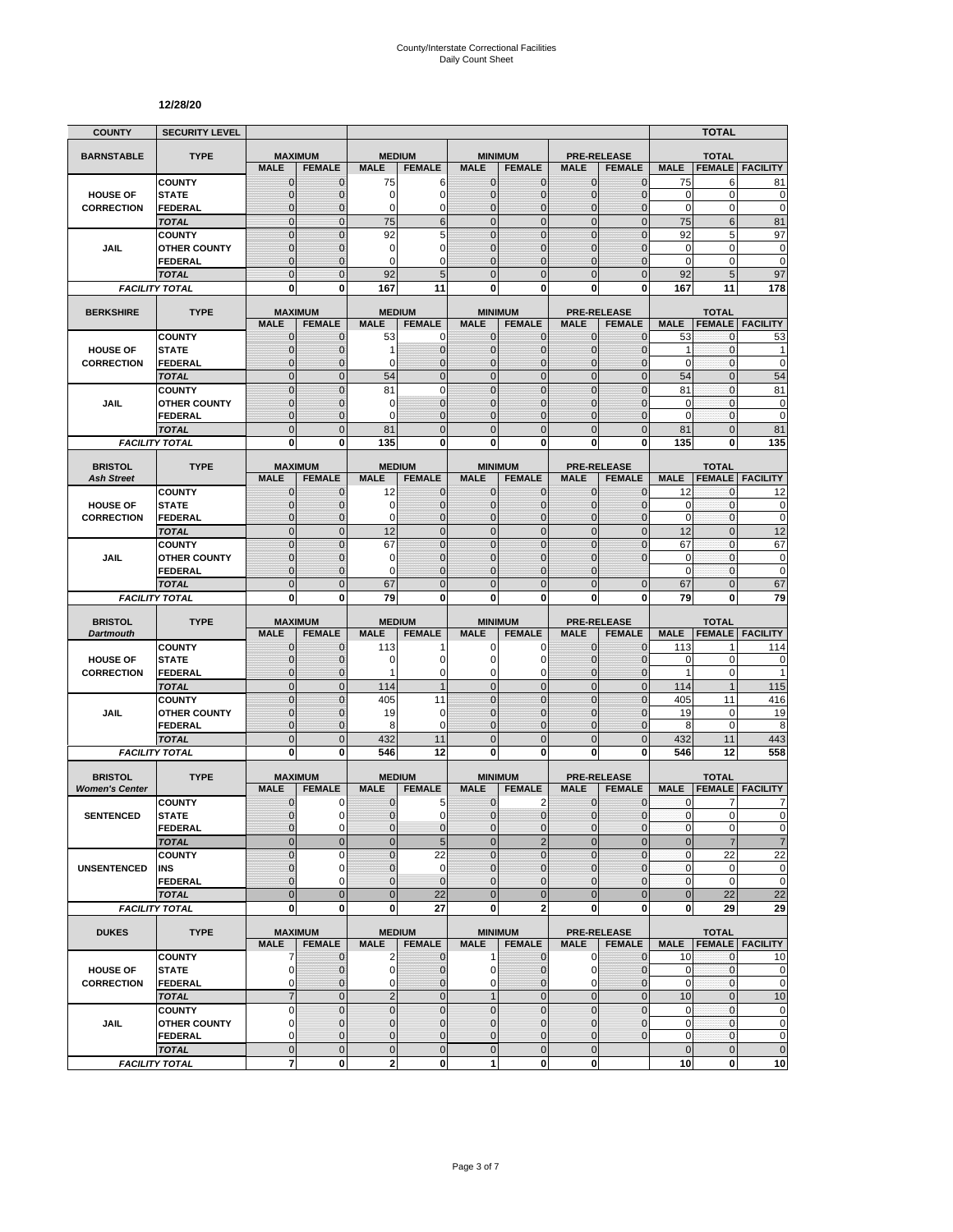# County/Interstate Correctional Facilities Daily Count Sheet

| <b>ESSEX</b>                         | <b>TYPE</b>                          |                              | <b>MAXIMUM</b>                   | <b>MEDIUM</b>                  |                                | <b>MINIMUM</b>               |                            |                               | <b>PRE-RELEASE</b>                  |                               | <b>TOTAL</b>                  |                          |
|--------------------------------------|--------------------------------------|------------------------------|----------------------------------|--------------------------------|--------------------------------|------------------------------|----------------------------|-------------------------------|-------------------------------------|-------------------------------|-------------------------------|--------------------------|
| <b>Middleton</b>                     |                                      | <b>MALE</b>                  | <b>FEMALE</b>                    | <b>MALE</b>                    | <b>FEMALE</b>                  | <b>MALE</b>                  | <b>FEMALE</b>              | MALE                          | <b>FEMALE</b>                       | <b>MALE</b>                   | <b>FEMALE</b>                 | <b>FACILITY</b>          |
|                                      | <b>COUNTY</b>                        | 0                            | 0                                | 203                            | 0                              | $\mathbf 0$                  | $\mathbf{0}$               | $\mathbf{0}$                  | $\Omega$                            | 203                           | 0                             | 203                      |
| <b>HOUSE OF</b>                      | <b>STATE</b>                         | 0                            | $\mathbf 0$                      | $\Omega$                       | 0                              | $\mathbf{0}$                 | $\Omega$                   | $\mathbf 0$                   | $\Omega$                            | $\Omega$                      | $\Omega$                      | 0                        |
| <b>CORRECTION</b>                    | <b>FEDERAL</b>                       | 0<br>$\overline{0}$          | $\mathbf 0$                      | 0                              | 0                              | $\mathbf{0}$                 | $\mathbf 0$                | $\mathbf{0}$                  | $\mathbf 0$                         | $\mathbf 0$                   | $\mathbf{0}$                  | $\mathbf 0$              |
|                                      | <b>TOTAL</b><br><b>COUNTY</b>        | $\mathbf 0$                  | $\overline{0}$<br>$\overline{0}$ | 203<br>703                     | $\mathbf 0$<br>$\overline{0}$  | $\mathbf 0$<br>$\mathbf{0}$  | $\overline{0}$<br>$\Omega$ | $\mathbf 0$<br>$\mathbf 0$    | $\overline{0}$<br>$\Omega$          | 203<br>703                    | $\mathbf{0}$<br>$\mathbf 0$   | 203<br>703               |
| JAIL                                 | <b>OTHER COUNTY</b>                  | $\mathbf 0$                  | $\overline{0}$                   | 0                              | 0                              | $\mathbf{0}$                 | $\mathbf{0}$               | $\mathbf 0$                   | $\mathcal{C}$                       | 0                             | $\mathbf 0$                   | 0                        |
|                                      | <b>FEDERAL</b>                       | $\mathbf{0}$                 |                                  | $\Omega$                       | $\Omega$                       | $\mathbf{0}$                 | $\Omega$                   | $\mathbf{0}$                  | $\mathbf 0$                         | $\Omega$                      | $\mathbf 0$                   | $\mathbf 0$              |
|                                      | <b>TOTAL</b>                         | $\overline{0}$               | $\mathbf 0$                      | 703                            | $\Omega$                       | $\Omega$                     | $\Omega$                   | $\overline{0}$                | $\Omega$                            | 703                           | $\Omega$                      | 703                      |
|                                      | <b>FACILITY TOTAL</b>                | 0                            | 0                                | 906                            | O                              | $\bf{0}$                     | 0                          | 0                             | 0                                   | 906                           | 0                             | 906                      |
|                                      |                                      |                              |                                  |                                |                                |                              | <b>MINIMUM</b>             |                               |                                     |                               |                               |                          |
| <b>ESSEX</b><br>W.I.T.               | <b>TYPE</b>                          | <b>MALE</b>                  | <b>MAXIMUM</b><br><b>FEMALE</b>  | <b>MALE</b>                    | <b>MEDIUM</b><br><b>FEMALE</b> | <b>MALE</b>                  | <b>FEMALE</b>              | <b>MALE</b>                   | <b>PRE-RELEASE</b><br><b>FEMALE</b> | <b>MALE</b>                   | <b>TOTAL</b><br><b>FEMALE</b> | <b>FACILITY</b>          |
|                                      | <b>COUNTY</b>                        | $\mathbf{0}$                 | 0                                | $\mathbf 0$                    | $\mathbf 0$                    | $\mathbf 0$                  | $\mathbf{0}$               | $\mathbf 0$                   | 10                                  | 0                             | 10                            | 10                       |
| <b>SENTENCED</b>                     | <b>STATE</b>                         | 0                            | $\mathbf 0$                      | $\mathbf{0}$                   | $\overline{0}$                 | $\mathbf{0}$                 | $\mathbf{0}$               | $\mathbf{0}$                  | $\Omega$                            | $\mathbf{0}$                  | $\mathbf 0$                   | 0                        |
|                                      | <b>FEDERAL</b>                       | $\mathbf 0$                  | $\mathbf 0$                      | $\mathbf{0}$                   | 0                              | $\mathbf{0}$                 | 0                          | $\mathbf 0$                   | $\Omega$                            | $\mathbf{0}$                  | $\Omega$                      | $\mathbf 0$              |
|                                      | <b>TOTAL</b>                         | $\overline{0}$               | $\overline{0}$                   | $\mathbf 0$                    | $\overline{0}$                 | $\mathbf{0}$                 | $\overline{0}$             | $\overline{0}$                | 10                                  | $\mathbf{0}$                  | 10                            | 10                       |
|                                      | <b>FACILITY TOTAL</b>                | 0                            | 0                                | $\bf{0}$                       | O                              | $\bf{0}$                     | 0                          | 0                             | 10                                  | $\bf{0}$                      | 10                            | 10                       |
| <b>ESSEX</b>                         | <b>TYPE</b>                          |                              | <b>MAXIMUM</b>                   |                                | <b>MEDIUM</b>                  |                              | <b>MINIMUM</b>             |                               | <b>PRE-RELEASE</b>                  |                               | <b>TOTAL</b>                  |                          |
| LCAC                                 |                                      | <b>MALE</b>                  | <b>FEMALE</b>                    | <b>MALE</b>                    | <b>FEMALE</b>                  | <b>MALE</b>                  | <b>FEMALE</b>              | <b>MALE</b>                   | <b>FEMALE</b>                       | <b>MALE</b>                   |                               | <b>FEMALE</b>   FACILITY |
|                                      | <b>COUNTY</b>                        | 0                            | 0                                | $\mathbf{0}$                   | 0                              | 0                            | $\mathbf{0}$               | 59                            | $\Omega$                            | 59                            | $\Omega$                      | 59                       |
| <b>HOUSE OF</b>                      | <b>STATE</b>                         | 0                            | $\overline{0}$                   | $\mathbf 0$                    | 0                              | $\mathbf 0$                  | $\Omega$                   | 1                             | $\sqrt{ }$                          | 1                             | $\mathbf 0$                   |                          |
| <b>CORRECTION</b>                    | FEDERAL                              | 0                            | 0                                | $\mathbf{0}$                   | 0                              | 0                            | $\Omega$                   | 0                             | $\mathbf 0$                         | $\mathbf 0$                   | $\mathbf 0$                   | $\mathbf 0$              |
|                                      | <b>TOTAL</b>                         | $\Omega$                     | $\overline{0}$                   | $\mathbf 0$                    | $\overline{0}$                 | $\mathbf{0}$                 | $\Omega$                   | 60                            | $\Omega$                            | 60                            | $\Omega$                      | 60                       |
|                                      | <b>FACILITY TOTAL</b>                | 0                            | 0                                | 0                              | 0                              | $\bf{0}$                     | 0                          | 60                            | $\bf{0}$                            | 60                            | 0                             | 60                       |
| <b>FRANKLIN</b>                      | <b>TYPE</b>                          |                              | <b>MAXIMUM</b>                   |                                | <b>MEDIUM</b>                  |                              | <b>MINIMUM</b>             |                               | <b>PRE-RELEASE</b>                  |                               | <b>TOTAL</b>                  |                          |
|                                      |                                      | <b>MALE</b>                  | <b>FEMALE</b>                    | <b>MALE</b>                    | <b>FEMALE</b>                  | <b>MALE</b>                  | <b>FEMALE</b>              | <b>MALE</b>                   | <b>FEMALE</b>                       | <b>MALE</b>                   | <b>FEMALE</b>                 | <b>FACILITY</b>          |
|                                      | <b>COUNTY</b>                        | $\mathbf{0}$                 | 0                                | 50                             | 3                              | $\mathbf{0}$                 | 0                          | 0                             | $\Omega$                            | 50                            | 3                             | 53                       |
| <b>HOUSE OF</b>                      | <b>OTHER - VT</b>                    | 0                            | $\overline{0}$                   | 0                              | 0                              | $\mathbf{0}$                 |                            | $\mathbf 0$                   | $\Omega$                            | $\mathbf 0$                   | $\mathbf 0$                   | $\mathbf 0$              |
| <b>CORRECTION</b>                    | <b>STATE</b>                         | $\Omega$                     | $\mathbf 0$                      | 5                              | 0                              | $\overline{2}$               |                            | 2                             |                                     | 9                             | $\overline{2}$                | 11                       |
|                                      | FEDERAL                              | $\mathbf{0}$                 | $\overline{0}$                   | $\mathbf 0$                    | 0                              | $\mathbf{0}$                 | $\mathbf{0}$               | $\mathbf 0$                   | $\overline{0}$                      | $\mathbf 0$                   | $\mathbf 0$                   | $\mathbf 0$              |
|                                      | <b>TOTAL</b>                         | $\overline{0}$               | $\mathbf{0}$                     | 55                             | 3                              | $\overline{2}$               | $\mathbf{1}$               | $\overline{2}$                | $\overline{1}$                      | 59                            | 5                             | 64                       |
| JAIL                                 | <b>COUNTY</b><br><b>OTHER COUNTY</b> | $\Omega$<br>0                | $\overline{0}$<br>$\overline{0}$ | 46<br>25                       | 11<br>0                        | $\Omega$<br>$\mathbf 0$      | $\Omega$<br>$\Omega$       | $\mathbf 0$<br>$\mathbf 0$    | $\Omega$<br>$\sqrt{ }$              | 46<br>25                      | 11<br>$\mathbf 0$             | 57<br>25                 |
|                                      | <b>FEDERAL</b>                       | 0                            | 0                                | 3                              | 0                              | $\mathbf{0}$                 | $\mathbf 0$                | $\mathbf{0}$                  | $\mathbf 0$                         | 3                             | $\mathbf 0$                   | 3                        |
|                                      | <b>TOTAL</b>                         | $\mathbf{0}$                 | $\overline{0}$                   | 74                             | 11                             | $\mathbf{0}$                 | $\Omega$                   | $\overline{0}$                | $\Omega$                            | 74                            | 11                            | 85                       |
|                                      | <b>FACILITY TOTAL</b>                | 0                            | 0                                | 129                            | 14                             | $\overline{2}$               | 1                          | $\overline{2}$                | 1                                   | 133                           | 16                            | 149                      |
|                                      |                                      |                              |                                  |                                |                                |                              |                            |                               |                                     |                               |                               |                          |
| <b>HAMPDEN</b>                       | <b>TYPE</b>                          |                              | <b>MAXIMUM</b>                   | <b>MEDIUM</b>                  |                                | <b>MINIMUM</b>               |                            |                               | <b>PRE-RELEASE</b>                  |                               | <b>TOTAL</b>                  |                          |
| <b>HOC/JAIL</b>                      | <b>COUNTY</b>                        | <b>MALE</b><br>0             | <b>FEMALE</b><br>$\mathbf 0$     | <b>MALE</b><br>106             | <b>FEMALE</b><br>0             | <b>MALE</b><br>12            | <b>FEMALE</b><br>0         | <b>MALE</b><br>0              | <b>FEMALE</b><br>$\mathbf 0$        | <b>MALE</b><br>118            | <b>FEMALE</b><br>$\mathbf{0}$ | <b>FACILITY</b><br>118   |
| <b>HOUSE OF</b>                      | <b>STATE</b>                         | 0                            | $\overline{0}$                   | 19                             | 0                              | 12                           | $\Omega$                   | 0                             | $\sqrt{ }$                          | 31                            | $\Omega$                      | 31                       |
| <b>CORRECTION</b>                    | <b>STATE - ELMO</b>                  |                              |                                  |                                |                                |                              |                            | 0                             | 0                                   | $\mathbf 0$                   | $\mathbf{0}$                  | 0                        |
|                                      | <b>FEDERAL</b>                       | $\mathbf{0}$                 | $\mathbf 0$                      | $\Omega$                       | 0                              | 0                            | $\mathbf{0}$               | $\mathbf 0$                   | 0                                   | $\Omega$                      | $\Omega$                      | 0                        |
|                                      | <b>TOTAL</b>                         | $\overline{0}$               | $\overline{0}$                   | 125                            | $\overline{0}$                 | 24                           | $\mathbf{0}$               | $\overline{0}$                | $\Omega$                            | 149                           | $\Omega$                      | 149                      |
|                                      | <b>COUNTY</b>                        | $\overline{0}$               | $\overline{0}$                   | 503                            | 0                              | $\mathbf 0$                  | $\overline{0}$             | $\overline{0}$                | $\overline{0}$                      | 503                           | $\mathbf{0}$                  | 503                      |
| <b>JAIL</b>                          | <b>OTHER COUNTY</b>                  | 0<br>$\Omega$                | $\mathbf 0$                      | 0                              | 0<br>$\Omega$                  | $\mathbf{0}$<br>$\mathbf 1$  | $\Omega$                   | $\mathbf 0$                   | $\sqrt{ }$                          | $\mathbf 0$                   | $\mathbf 0$                   | 0<br>17                  |
|                                      | <b>FEDERAL</b><br><b>TOTAL</b>       | $\overline{0}$               | $\mathbf 0$<br>$\overline{0}$    | 16<br>519                      | $\overline{0}$                 | $\mathbf{1}$                 | $\Omega$<br>$\overline{0}$ | $\mathbf 0$<br>$\overline{0}$ | $\Omega$<br>$\Omega$                | 17<br>520                     | $\Omega$<br>$\Omega$          | 520                      |
|                                      | <b>FACILITY TOTAL</b>                | $\mathbf{0}$                 | $\bf{0}$                         | 644                            | o                              | 25                           | 0                          | $\mathbf{0}$                  | 0                                   | 669                           | 0                             | 669                      |
|                                      |                                      |                              |                                  |                                |                                |                              |                            |                               |                                     |                               |                               |                          |
| <b>HAMPDEN</b>                       | <b>TYPE</b>                          |                              | <b>MAXIMUM</b>                   |                                | <b>MEDIUM</b>                  |                              | <b>MINIMUM</b>             |                               | <b>PRE-RELEASE</b>                  |                               | <b>TOTAL</b>                  |                          |
| <b>WMCAC</b>                         |                                      | <b>MALE</b>                  | <b>FEMALE</b>                    | <b>MALE</b>                    | <b>FEMALE</b>                  | <b>MALE</b>                  | <b>FEMALE</b>              | <b>MALE</b>                   | <b>FEMALE</b>                       | <b>MALE</b>                   |                               | <b>FEMALE   FACILITY</b> |
|                                      | <b>COUNTY</b>                        | $\mathbf 0$                  | $\mathbf{0}$                     | $\mathbf 0$                    | 0                              | 25                           | 0                          | $\mathbf 0$                   | $\mathbf 0$                         | 25                            | 0                             | 25                       |
| <b>HOUSE OF</b><br><b>CORRECTION</b> | <b>STATE</b><br><b>FEDERAL</b>       | $\mathbf{0}$<br>$\mathbf{0}$ | $\mathbf{0}$<br>0                | $\mathbf{0}$<br>$\overline{0}$ | 0<br>0                         | $\mathbf 0$<br>$\mathbf 0$   | 0<br>$\Omega$              | $\mathbf{0}$<br>0             | 0<br>0                              | $\mathbf 0$<br>$\mathbf 0$    | $\mathbf 0$<br>$\mathbf 0$    | 0<br>$\pmb{0}$           |
|                                      | <b>TOTAL</b>                         | $\mathbf 0$                  | $\overline{0}$                   | $\overline{0}$                 | $\overline{0}$                 | 25                           | $\mathbf{0}$               | $\mathbf 0$                   | $\mathbf 0$                         | 25                            | $\mathbf{0}$                  | 25                       |
|                                      | <b>FACILITY TOTAL</b>                | $\bf{0}$                     | 0                                | $\mathbf{0}$                   | 0                              | 25                           | 0                          | 0                             | $\bf{0}$                            | 25                            | 0                             | 25                       |
|                                      |                                      |                              |                                  |                                |                                |                              |                            |                               |                                     |                               |                               |                          |
| <b>HAMPDEN</b>                       | <b>TYPE</b>                          |                              | <b>MAXIMUM</b>                   |                                | <b>MEDIUM</b>                  |                              | <b>MINIMUM</b>             |                               | <b>PRE-RELEASE</b>                  |                               | <b>TOTAL</b>                  |                          |
| <b>Women's Center</b>                |                                      | <b>MALE</b>                  | <b>FEMALE</b>                    | <b>MALE</b>                    | <b>FEMALE</b>                  | <b>MALE</b>                  | <b>FEMALE</b>              | <b>MALE</b>                   | <b>FEMALE</b>                       | <b>MALE</b>                   |                               | <b>FEMALE</b> FACILITY   |
|                                      | <b>COUNTY</b>                        | 0                            | 0                                | $\mathbf 0$                    | 15                             | 0                            | 10                         | 0                             | 0                                   | 0                             | 25                            | 25                       |
| <b>HOUSE OF</b><br><b>CORRECTION</b> | <b>STATE</b><br><b>FEDERAL</b>       | $\mathbf{0}$<br>0            | $\mathbf 0$<br>0                 | $\mathbf{0}$<br>0              | $\overline{2}$<br>$\mathbf 0$  | $\mathbf{0}$<br>$\mathbf{0}$ | 0<br>0                     | $\mathbf 0$<br>$\mathbf{0}$   | 1<br>0                              | $\mathbf 0$<br>$\overline{0}$ | 3<br>$\mathbf 0$              | 3<br>$\mathbf 0$         |
|                                      | <b>TOTAL</b>                         | $\mathbf{0}$                 | $\mathbf 0$                      | $\overline{0}$                 | 17                             | $\mathbf{0}$                 | 10                         | $\mathbf{0}$                  |                                     | $\mathbf{0}$                  | 28                            | 28                       |
|                                      | <b>COUNTY</b>                        | $\overline{0}$               | $\mathbf 0$                      | $\mathbf{0}$                   | 49                             | $\mathbf{0}$                 | $\mathbf 0$                | $\overline{0}$                | $\overline{0}$                      | $\mathbf{0}$                  | 49                            | 49                       |
| <b>JAIL</b>                          | <b>OTHER COUNTY</b>                  | 0                            | $\mathbf 0$                      | $\mathbf 0$                    | 0                              | $\mathbf 0$                  | $\mathbf{0}$               | 0                             | $\Omega$                            | $\mathbf 0$                   | $\mathbf 0$                   | 0                        |
|                                      | <b>FEDERAL</b>                       | $\overline{0}$               | $\mathbf 0$                      | $\mathbf 0$                    | 0                              | $\mathbf 0$                  | $\mathbf{0}$               | $\mathbf 0$                   | $\overline{0}$                      | $\mathbf 0$                   | $\mathbf 0$                   | $\mathbf 0$              |
|                                      | <b>TOTAL</b>                         | $\mathbf 0$                  | $\mathbf 0$                      | $\overline{0}$                 | 49                             | $\overline{0}$               | $\mathbf 0$                | $\mathbf{0}$                  | $\mathbf 0$                         | $\mathbf{0}$                  | 49                            | 49                       |
|                                      | <b>FACILITY TOTAL</b>                | $\pmb{0}$                    | $\mathbf 0$                      | $\mathbf{O}$                   | 66                             | $\mathbf{0}$                 | 10                         | $\mathbf{0}$                  | 1                                   | $\overline{0}$                | 77                            | 77                       |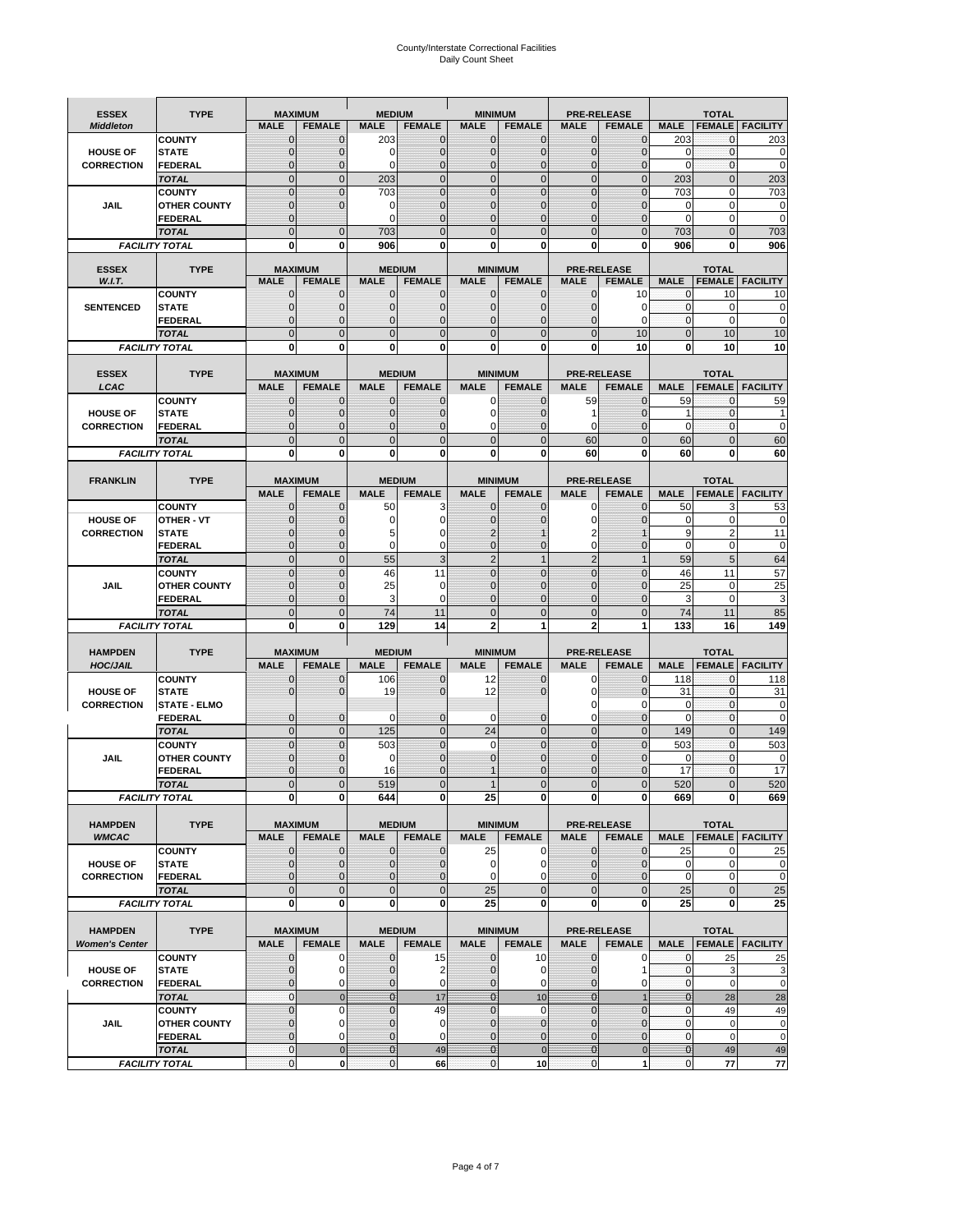| <b>HAMPSHIRE</b>                 | <b>TYPE</b>                           | <b>MAXIMUM</b>               |                               | <b>MEDIUM</b>              |                                | <b>MINIMUM</b>             |                                 | <b>PRE-RELEASE</b>       |                                     | <b>TOTAL</b>               |                               |                            |  |
|----------------------------------|---------------------------------------|------------------------------|-------------------------------|----------------------------|--------------------------------|----------------------------|---------------------------------|--------------------------|-------------------------------------|----------------------------|-------------------------------|----------------------------|--|
|                                  |                                       | <b>MALE</b>                  | <b>FEMALE</b>                 | <b>MALE</b>                | <b>FEMALE</b>                  | <b>MALE</b>                | <b>FEMALE</b>                   | <b>MALE</b>              | <b>FEMALE</b>                       | <b>MALE</b>                | <b>FEMALE</b>                 | <b>FACILITY</b>            |  |
|                                  | <b>COUNTY</b>                         | $\mathbf{0}$                 | $\mathbf 0$                   | 21                         | $\mathbf{0}$                   | 4                          | $\mathbf{0}$                    | $\overline{2}$           | $\overline{0}$                      | 27                         | 0                             | 27                         |  |
| <b>HOUSE OF</b>                  | <b>STATE</b>                          | $\mathbf 0$                  | 0                             | 2                          | 0                              | 0                          | $\overline{0}$                  | 2                        | $\mathbf 0$                         | $\overline{4}$             | $\mathbf 0$                   | 4                          |  |
| <b>CORRECTION</b>                | FEDERAL                               | $\mathbf 0$                  | $\overline{0}$                | $\mathbf 0$                | $\overline{0}$                 | $\mathbf 0$                | $\overline{0}$                  | $\mathbf{0}$             | $\overline{0}$                      | $\mathbf 0$                | $\mathbf{0}$                  | 0                          |  |
|                                  | <b>TOTAL</b>                          | $\mathbf{0}$                 | $\overline{0}$                | 23                         | $\mathbf 0$                    | $\overline{4}$             | $\overline{0}$                  | $\overline{4}$           |                                     | 31                         | $\pmb{0}$                     | 31                         |  |
|                                  | <b>COUNTY</b>                         | $\mathbf 0$                  | $\mathbf 0$                   | 77                         | $\mathbf 0$                    | $\overline{0}$             | $\overline{0}$                  | $\mathbf 0$              | $\mathbf 0$                         | 77                         | $\bf{0}$                      | 77                         |  |
| <b>JAIL</b>                      | <b>OTHER COUNTY</b>                   | $\mathbf 0$                  | $\mathbf 0$                   | $\mathbf 0$                | $\pmb{0}$                      | $\mathbf 0$                | $\overline{0}$                  | 0                        | $\mathbf 0$                         | $\mathbf 0$                | $\mathbf{0}$                  | 0                          |  |
|                                  | <b>FEDERAL</b>                        | $\mathbf{0}$                 | $\mathbf 0$                   | 4                          | 0                              | $\overline{0}$             | $\mathbf{0}$                    | $\overline{0}$           | $\overline{0}$                      | $\overline{4}$             | $\pmb{0}$                     | $\overline{4}$             |  |
|                                  | <b>TOTAL</b>                          | $\mathbf{0}$                 | $\mathbf 0$                   | 81                         | $\mathbf 0$                    | $\overline{0}$             | $\overline{0}$                  | $\mathbf 0$              |                                     | 81                         | $\mathbf 0$                   | 81                         |  |
|                                  | <b>FACILITY TOTAL</b>                 | 0                            | 0                             | 104                        | 0                              | 4                          | 0                               | 4                        |                                     | 112                        | 0                             | 112                        |  |
|                                  | <b>TYPE</b>                           |                              | <b>MAXIMUM</b>                |                            | <b>MEDIUM</b>                  |                            |                                 |                          |                                     |                            | <b>TOTAL</b>                  |                            |  |
| <b>MIDDLESEX</b><br>E. Cambridge |                                       | <b>MALE</b>                  | <b>FEMALE</b>                 | <b>MALE</b>                | <b>FEMALE</b>                  | <b>MALE</b>                | <b>MINIMUM</b><br><b>FEMALE</b> | <b>MALE</b>              | <b>PRE-RELEASE</b><br><b>FEMALE</b> | <b>MALE</b>                | <b>FEMALE</b>                 | <b>FACILITY</b>            |  |
|                                  | <b>COUNTY</b>                         | 0                            | $\mathbf 0$                   | 0                          | 0                              | 0                          | $\mathbf{0}$                    | 0                        | 0                                   | $\mathbf{0}$               | 0                             | 0                          |  |
| <b>HOUSE OF</b>                  | <b>STATE</b>                          | $\pmb{0}$                    | $\mathbf 0$                   | $\mathbf 0$                | $\mathbf 0$                    | $\mathbf{0}$               | $\mathbf 0$                     | $\mathbf{0}$             | $\mathbf 0$                         | $\pmb{0}$                  | $\mathbf{0}$                  | 0                          |  |
| <b>CORRECTION</b>                | <b>FEDERAL</b>                        | $\mathbf{0}$                 | $\mathbf{0}$                  | $\mathbf 0$                | $\mathbf{0}$                   | $\mathbf{0}$               | $\mathbf{0}$                    | $\mathbf{0}$             | $\mathbf 0$                         | $\mathbf{0}$               | $\mathbf{0}$                  | 0                          |  |
|                                  | <b>TOTAL</b>                          | $\mathbf{0}$                 | $\overline{0}$                | $\overline{0}$             | $\mathbf{0}$                   | $\mathbf 0$                | $\mathbf{0}$                    | $\mathbf{0}$             | $\overline{0}$                      | $\pmb{0}$                  | $\mathbf{0}$                  | $\mathbf 0$                |  |
|                                  | <b>COUNTY</b>                         | $\mathbf{0}$                 | $\mathbf 0$                   | $\mathbf 0$                | $\mathbf 0$                    | $\mathbf{0}$               | $\mathbf{0}$                    | $\mathbf{0}$             | $\mathbf 0$                         | $\bf 0$                    | $\pmb{0}$                     | 0                          |  |
| JAIL                             | <b>OTHER COUNTY</b>                   | $\mathbf{0}$                 | $\mathbf 0$                   | $\mathbf 0$                | $\mathbf 0$                    | $\mathbf 0$                | $\Omega$                        | $\mathbf{0}$             | $\mathbf 0$                         | $\mathbf{0}$               | $\mathbf{0}$                  | $\mathbf 0$                |  |
|                                  | <b>FEDERAL</b>                        | $\mathbf{0}$                 | $\mathbf{0}$                  | $\mathbf{0}$               | $\mathbf{0}$                   | $\mathbf 0$                | $\mathbf{0}$                    | $\pmb{0}$                | $\mathbf 0$                         | $\mathbf{0}$               | $\pmb{0}$                     | 0                          |  |
|                                  | <b>TOTAL</b>                          | $\mathbf{0}$                 | $\overline{0}$                | $\mathbf{0}$               | $\mathbf 0$                    | $\mathbf{0}$               | $\mathbf 0$                     | $\mathbf{0}$             | $\overline{0}$                      | $\mathbf 0$                | $\mathbf 0$                   | $\overline{0}$             |  |
|                                  | <b>FACILITY TOTAL</b>                 | 0                            | 0                             | $\mathbf 0$                | 0                              | 0                          | $\mathbf{0}$                    | $\bf{0}$                 | 0                                   | 0                          | 0                             | O                          |  |
| <b>MIDDLESEX</b>                 | <b>TYPE</b>                           |                              | <b>MAXIMUM</b>                |                            | <b>MEDIUM</b>                  |                            | <b>MINIMUM</b>                  |                          | <b>PRE-RELEASE</b>                  |                            | <b>TOTAL</b>                  |                            |  |
| <b>Billerica</b>                 |                                       | <b>MALE</b>                  | <b>FEMALE</b>                 | <b>MALE</b>                | <b>FEMALE</b>                  | <b>MALE</b>                | <b>FEMALE</b>                   | <b>MALE</b>              | <b>FEMALE</b>                       | <b>MALE</b>                | <b>FEMALE</b>                 | <b>FACILITY</b>            |  |
|                                  | <b>COUNTY</b>                         | 0                            | $\mathbf 0$                   | 138                        | $\mathbf{0}$                   | 8                          | $\mathbf{0}$                    | 11                       | $\overline{0}$                      | 157                        | 0                             | 157                        |  |
| <b>HOUSE OF</b>                  | <b>STATE</b>                          | 0                            | $\overline{0}$                | 0                          | $\mathbf{0}$                   | $\mathbf 0$                | $\mathbf{0}$                    | 0                        | $\overline{0}$                      | 0                          | $\mathbf 0$                   | 0                          |  |
| <b>CORRECTION</b>                | <b>FEDERAL</b>                        | 0                            | $\mathbf 0$                   | $\mathbf 0$                | $\mathbf{0}$                   | 0                          | $\mathbf{0}$                    | 0                        | $\mathbf 0$                         | $\mathbf 0$                | $\pmb{0}$                     | 0                          |  |
|                                  | <b>TOTAL</b>                          | $\mathbf{0}$                 | $\overline{0}$                | 138                        | $\mathbf{0}$                   | 8                          | $\mathbf 0$                     | 11                       | $\overline{0}$                      | 157                        | $\mathbf{0}$                  | 157                        |  |
|                                  | <b>COUNTY</b>                         | $\mathbf 0$                  | $\overline{0}$                | 381                        | $\overline{0}$                 | $\overline{0}$             | $\overline{0}$                  | $\mathbf 0$              | $\overline{0}$                      | 381                        | $\mathbf 0$                   | 381                        |  |
| <b>JAIL</b>                      | <b>OTHER COUNTY</b>                   | 0                            | 0                             | 0                          | 0                              | $\mathbf 0$                | $\overline{0}$                  | 0                        | $\mathbf 0$                         | 0                          | 0                             | 0                          |  |
|                                  | <b>FEDERAL</b>                        | 0                            | $\overline{0}$                | $\Omega$                   | $\overline{0}$                 | $\overline{0}$             | $\overline{0}$                  | 0                        | $\overline{0}$                      | $\mathbf 0$                | $\mathbf{0}$                  | 0                          |  |
|                                  | <b>TOTAL</b>                          | $\mathbf{0}$                 | $\mathbf 0$                   | 381                        | $\mathbf 0$                    | $\mathbf{0}$               | $\mathbf 0$                     | $\mathbf{0}$             | $\mathbf 0$                         | 381                        | $\mathbf 0$                   | 381                        |  |
|                                  | <b>FACILITY TOTAL</b>                 |                              | 0                             | 519                        | 0                              | 8                          | 0                               | 11                       | 0                                   | 538                        | 0                             | 538                        |  |
|                                  |                                       |                              |                               |                            |                                |                            |                                 |                          |                                     |                            |                               |                            |  |
|                                  |                                       |                              |                               |                            |                                |                            |                                 |                          |                                     |                            |                               |                            |  |
| <b>NORFOLK</b>                   | <b>TYPE</b>                           |                              | <b>MAXIMUM</b>                |                            | <b>MEDIUM</b>                  |                            | <b>MINIMUM</b>                  |                          | <b>PRE-RELEASE</b>                  |                            | <b>TOTAL</b>                  |                            |  |
| Dedham / RT 128                  |                                       | <b>MALE</b>                  | <b>FEMALE</b>                 | <b>MALE</b>                | <b>FEMALE</b>                  | <b>MALE</b>                | <b>FEMALE</b>                   | <b>MALE</b>              | <b>FEMALE</b>                       | <b>MALE</b>                | <b>FEMALE</b>                 | <b>FACILITY</b>            |  |
| <b>HOUSE OF</b>                  | <b>COUNTY</b><br><b>STATE</b>         | $\mathbf{0}$<br>$\mathbf{0}$ | $\mathbf 0$<br>$\overline{0}$ | 72<br>$\mathbf 0$          | $\mathbf{0}$<br>$\overline{0}$ | 0<br>$\mathbf 0$           | $\mathbf{0}$<br>$\mathbf{0}$    | 11<br>0                  | $\overline{0}$<br>$\overline{0}$    | 83<br>0                    | 0<br>$\mathbf 0$              | 83<br>0                    |  |
| <b>CORRECTION</b>                | <b>FEDERAL</b>                        | 0                            | 0                             | 0                          | 0                              | 0                          | $\overline{0}$                  | 0                        | 0                                   | $\mathbf 0$                | 0                             | 0                          |  |
|                                  | <b>TOTAL</b>                          | $\mathbf{0}$                 | $\mathbf 0$                   | 72                         | $\overline{0}$                 | $\mathbf 0$                | $\overline{0}$                  | 11                       | $\overline{0}$                      | 83                         | $\mathbf{0}$                  | 83                         |  |
|                                  | <b>COUNTY</b>                         | $\mathbf{0}$                 | $\overline{0}$                | 213                        | $\overline{0}$                 | $\overline{0}$             | $\overline{0}$                  | $\mathbf 0$              | $\overline{0}$                      | 213                        | $\mathbf 0$                   | 213                        |  |
| <b>JAIL</b>                      | INS                                   | $\mathbf 0$                  | 0                             | 0                          | 0                              | $\mathbf{0}$               | $\overline{0}$                  | 0                        | $\mathbf 0$                         | 0                          | 0                             | 0                          |  |
|                                  | FEDERAL                               | $\mathbf{0}$                 | $\overline{0}$                | 67                         | $\overline{0}$                 | $\overline{0}$             | $\overline{0}$                  | $\overline{0}$           | $\overline{0}$                      | 67                         | $\mathbf{0}$                  | 67                         |  |
|                                  | <b>TOTAL</b>                          | $\mathbf 0$                  | $\overline{0}$                | 280                        | $\overline{0}$                 | $\overline{0}$             | $\overline{0}$                  | $\overline{0}$           | $\overline{0}$                      | 280                        | $\overline{0}$                | 280                        |  |
|                                  | <b>FACILITY TOTAL</b>                 | 0                            | 0                             | 352                        | 0                              | 0                          | $\mathbf 0$                     | 11                       | 0                                   | 363                        | 0                             | 363                        |  |
|                                  |                                       |                              |                               |                            |                                |                            |                                 |                          |                                     |                            |                               |                            |  |
| <b>NORFOLK</b>                   | <b>TYPE</b>                           |                              | <b>MAXIMUM</b>                |                            | <b>MEDIUM</b>                  |                            | <b>MINIMUM</b>                  |                          | <b>PRE-RELEASE</b>                  |                            | <b>TOTAL</b>                  |                            |  |
| <b>Braintree</b>                 |                                       | <b>MALE</b>                  | <b>FEMALE</b><br>$\mathbf 0$  | <b>MALE</b><br>$\mathbf 0$ | <b>FEMALE</b>                  | <b>MALE</b>                | <b>FEMALE</b><br>$\mathbf{0}$   | <b>MALE</b>              | <b>FEMALE</b>                       | <b>MALE</b>                | <b>FEMALE</b>                 | <b>FACILITY</b>            |  |
| <b>HOUSE OF</b>                  | <b>COUNTY</b><br><b>STATE</b>         | 0<br>$\mathbf{0}$            | $\mathbf{0}$                  | $\mathbf{O}$               | 0<br>$\overline{0}$            | 0<br>$\mathbf{0}$          | $\overline{0}$                  | 0<br>$\mathbf{0}$        | 0<br>$\overline{0}$                 | 0<br>$\mathbf{0}$          | 0<br>$\mathbf{O}$             | 0<br>0                     |  |
| <b>CORRECTION</b>                | FEDERAL                               | $\mathbf 0$                  | 0                             | $\mathbf 0$                | $\mathbf 0$                    | $\mathbf 0$                | $\overline{0}$                  | 0                        | $\mathbf 0$                         | $\mathbf 0$                | $\mathbf 0$                   | 0                          |  |
|                                  | <b>TOTAL</b>                          | $\pmb{0}$                    | $\mathbf 0$                   | $\mathbf 0$                | $\mathbf 0$                    | $\mathbf{0}$               | $\mathbf 0$                     | $\mathbf 0$              | $\pmb{0}$                           | $\mathbf 0$                | $\pmb{0}$                     | $\mathbf 0$                |  |
|                                  | <b>FACILITY TOTAL</b>                 | $\mathbf 0$                  | 0                             | $\mathbf{0}$               | 0                              | 0                          | <sub>0</sub>                    | $\mathbf 0$              | 0                                   | $\mathbf 0$                | $\mathbf 0$                   | $\mathbf{0}$               |  |
|                                  |                                       |                              |                               |                            |                                |                            |                                 |                          |                                     |                            |                               |                            |  |
| <b>PLYMOUTH</b>                  | <b>TYPE</b>                           |                              | <b>MAXIMUM</b>                |                            | <b>MEDIUM</b>                  |                            | <b>MINIMUM</b>                  |                          | <b>PRE-RELEASE</b>                  |                            | <b>TOTAL</b>                  |                            |  |
|                                  |                                       | <b>MALE</b>                  | <b>FEMALE</b>                 | <b>MALE</b>                | <b>FEMALE</b>                  | <b>MALE</b>                | <b>FEMALE</b>                   | <b>MALE</b>              | <b>FEMALE</b>                       | <b>MALE</b>                |                               | <b>FEMALE</b> FACILITY     |  |
|                                  | <b>COUNTY</b>                         | $\mathbf{0}$                 | $\mathbf{0}$                  | 68                         | $\mathbf 0$                    | 0                          | $\mathbf{0}$                    | $\mathbf 0$              | $\mathbf{0}$                        | 68                         | $\mathbf 0$                   | 68                         |  |
| <b>HOUSE OF</b>                  | <b>STATE</b>                          | $\mathbf 0$                  | $\mathbf 0$                   | 18                         | $\pmb{0}$                      | $\pmb{0}$                  | $\mathbf 0$                     | $\mathbf 0$              | $\overline{0}$                      | 18                         | $\mathbf 0$                   | 18                         |  |
| <b>CORRECTION</b>                | <b>FEDERAL</b><br><b>DYS</b>          | $\mathbf{0}$<br>$\pmb{0}$    | $\mathbf 0$<br>$\mathbf{0}$   | 0<br>$\mathbf 0$           | $\mathbf 0$<br>$\pmb{0}$       | $\mathbf 0$<br>$\mathbf 0$ | $\mathbf{0}$<br>$\overline{0}$  | 0<br>$\mathbf 0$         | $\overline{0}$<br>$\overline{0}$    | $\mathbf 0$<br>$\mathbf 0$ | $\mathbf 0$<br>$\overline{0}$ | $\mathbf 0$<br>$\mathbf 0$ |  |
|                                  | <b>TOTAL</b>                          | $\mathbf 0$                  | $\mathbf 0$                   | 86                         | $\mathbf 0$                    | $\mathbf 0$                | $\mathbf 0$                     | $\mathbf 0$              | $\pmb{0}$                           | 86                         | $\mathbf{0}$                  | 86                         |  |
|                                  | <b>COUNTY</b>                         | $\pmb{0}$                    | $\mathbf 0$                   | 194                        | $\mathbf 0$                    | $\mathbf{0}$               | $\overline{0}$                  | $\mathbf 0$              | $\pmb{0}$                           | 194                        | $\mathbf 0$                   | 194                        |  |
| JAIL                             | <b>OTHER COUNTY</b>                   | $\mathbf{0}$                 | $\mathbf{0}$                  | 91                         | $\pmb{0}$                      | $\mathbf 0$                | $\overline{0}$                  | 0                        | $\mathbf 0$                         | 91                         | $\mathbf 0$                   | 91                         |  |
|                                  | <b>FEDERAL</b>                        | $\mathbf 0$                  | $\mathbf 0$                   | 230                        | 0                              | $\mathbf 0$                | $\overline{0}$                  | $\mathbf 0$              | $\mathbf 0$                         | 230                        | $\mathbf{0}$                  | 230                        |  |
|                                  | 52A's                                 | $\mathbf{0}$                 | $\mathbf 0$                   | 0                          | $\mathbf 0$                    | $\mathbf 0$                | $\overline{0}$                  | $\mathbf 0$              | $\mathbf 0$                         | $\mathbf 0$                | $\mathbf{0}$                  | $\mathbf 0$                |  |
|                                  | Non 52A's                             | $\mathbf 0$                  | $\mathbf{0}$                  | 0                          | 0                              | $\mathbf 0$                | $\overline{0}$                  | $\mathbf 0$              | $\mathbf 0$                         | $\mathbf 0$                | $\mathbf 0$                   | $\mathbf 0$                |  |
|                                  | <b>TOTAL</b><br><b>FACILITY TOTAL</b> | $\mathbf 0$<br>$\mathbf 0$   | $\mathbf 0$<br>0              | 515<br>601                 | $\overline{0}$<br>0            | $\mathbf 0$<br>0           | $\overline{0}$<br>0             | $\mathbf 0$<br>$\pmb{0}$ | $\pmb{0}$<br>0                      | 515<br>601                 | $\mathbf 0$<br>$\mathbf 0$    | 515<br>601                 |  |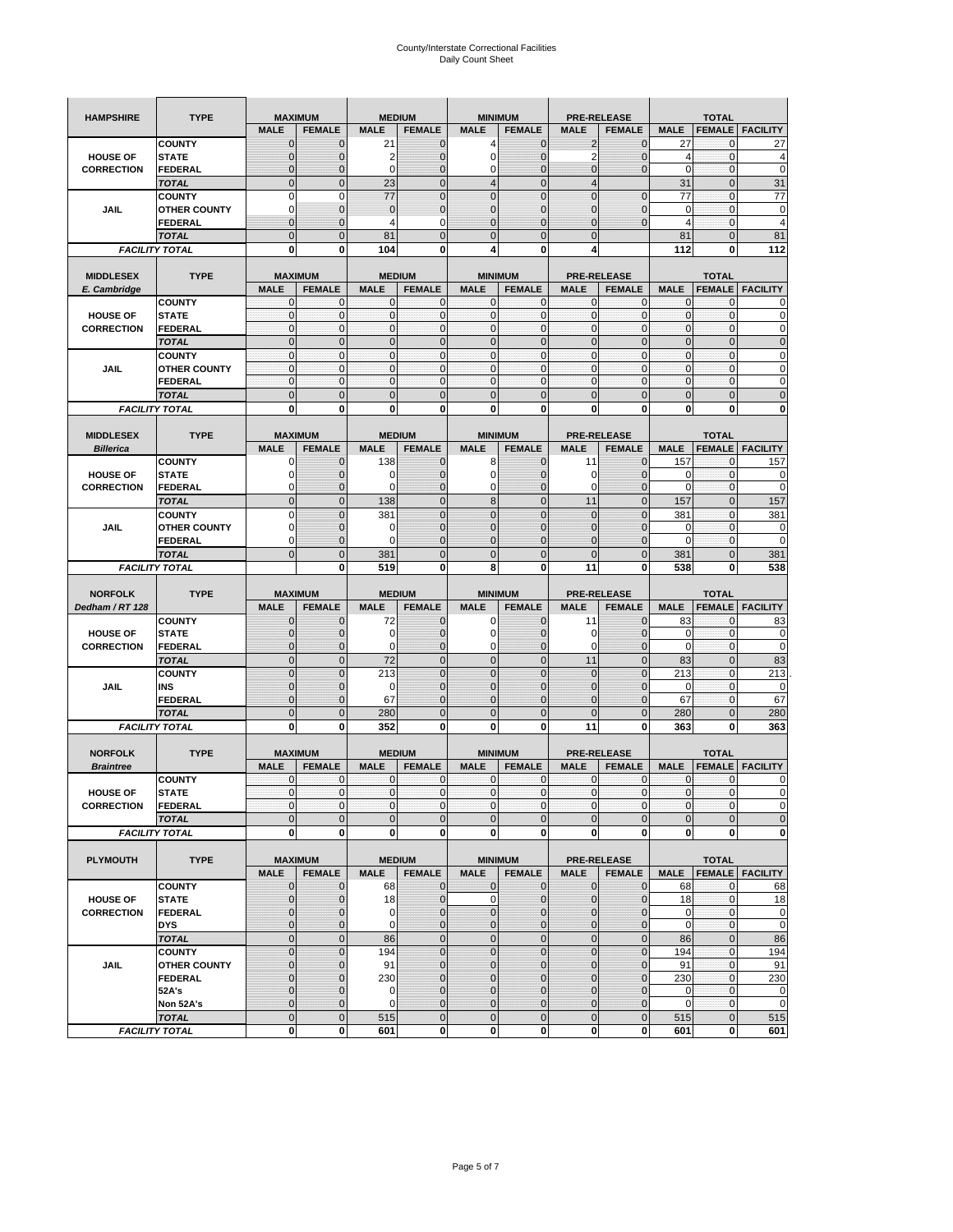# County/Interstate Correctional Facilities Daily Count Sheet

| <b>TYPE</b><br><b>SUFFOLK</b> |                       |                              | <b>MAXIMUM</b> |               | <b>MEDIUM</b>  |              | <b>MINIMUM</b> |                | <b>PRE-RELEASE</b> |             | <b>TOTAL</b>  |                 |
|-------------------------------|-----------------------|------------------------------|----------------|---------------|----------------|--------------|----------------|----------------|--------------------|-------------|---------------|-----------------|
| <b>Nashua Street</b>          |                       | <b>MALE</b>                  | <b>FEMALE</b>  | <b>MALE</b>   | <b>FEMALE</b>  | <b>MALE</b>  | <b>FEMALE</b>  | <b>MALE</b>    | <b>FEMALE</b>      | <b>MALE</b> | <b>FEMALE</b> | <b>FACILITY</b> |
|                               | <b>COUNTY</b>         | $\Omega$                     | $\mathbf{0}$   | 463           | $\Omega$       | $\mathbf{0}$ | $\Omega$       | $\Omega$       | $\Omega$           | 463         | $\Omega$      | 463             |
| <b>JAIL</b>                   | <b>OTHER COUNTY</b>   | $\Omega$                     | 0              | $\Omega$      | 0              | $\mathbf{0}$ | $\Omega$       | $\mathbf 0$    | $\Omega$           | $\Omega$    | $\Omega$      | $\mathbf 0$     |
|                               | <b>FEDERAL</b>        | $\Omega$                     | $\Omega$       | 0             | $\Omega$       | $\mathbf{0}$ | $\Omega$       | $\Omega$       | $\Omega$           | $\Omega$    | $\Omega$      | $\Omega$        |
|                               | <b>TOTAL</b>          | $\Omega$                     | $\mathbf 0$    | 463           | $\overline{0}$ | $\mathbf{0}$ | $\mathbf{0}$   | $\mathbf{0}$   | $\Omega$           | 463         | $\Omega$      | 463             |
|                               | <b>FACILITY TOTAL</b> | 0                            | 0              | 463           | $\bf{0}$       | <sub>0</sub> | 0              | $\mathbf{0}$   | $\Omega$           | 463         | 0             | 463             |
|                               |                       |                              |                |               |                |              |                |                |                    |             |               |                 |
| <b>SUFFOLK</b>                | <b>TYPE</b>           | <b>MAXIMUM</b>               |                | <b>MEDIUM</b> |                |              | <b>MINIMUM</b> |                | <b>PRE-RELEASE</b> |             | <b>TOTAL</b>  |                 |
| South Bay                     |                       | <b>MALE</b>                  | <b>FEMALE</b>  | <b>MALE</b>   | <b>FEMALE</b>  | <b>MALE</b>  | <b>FEMALE</b>  | <b>MALE</b>    | <b>FEMALE</b>      | <b>MALE</b> | <b>FEMALE</b> | <b>FACILITY</b> |
|                               | <b>COUNTY</b>         | $\Omega$                     | $\mathbf{0}$   | 355           | 150            | $\mathbf{0}$ | $\mathbf{0}$   | 4              |                    | 359         | 151           | 510             |
| <b>HOUSE OF</b>               | <b>STATE</b>          |                              | $\mathbf{0}$   | $\Omega$      | $\Omega$       | $\Omega$     | O              | $\Omega$       | $\Omega$           | $\Omega$    | $\Omega$      | $\Omega$        |
| <b>CORRECTION</b>             | <b>FEDERAL</b>        | $\Omega$                     | $\mathbf{0}$   | $\Omega$      | $\Omega$       | $\mathbf{0}$ | $\mathbf{0}$   | $\Omega$       | 0                  | $\Omega$    | $\Omega$      | $\Omega$        |
|                               | <b>TOTAL</b>          | $\Omega$                     | $\overline{0}$ | 355           | 150            | $\mathbf 0$  | $\mathbf{0}$   | $\overline{4}$ | $\mathbf{1}$       | 359         | 151           | 510             |
|                               | <b>FACILITY TOTAL</b> | 0                            | 0              | 355           | 150            | <sub>0</sub> | 0              | 4              | 1                  | 359         | 151           | 510             |
|                               |                       |                              |                |               |                |              |                |                |                    |             |               |                 |
| <b>WORCESTER</b>              |                       |                              | <b>MAXIMUM</b> |               | <b>MEDIUM</b>  |              | <b>MINIMUM</b> |                | <b>PRE-RELEASE</b> |             | <b>TOTAL</b>  |                 |
|                               |                       | <b>MALE</b>                  | <b>FEMALE</b>  | <b>MALE</b>   | <b>FEMALE</b>  | <b>MALE</b>  | <b>FEMALE</b>  | <b>MALE</b>    | <b>FEMALE</b>      | <b>MALE</b> | <b>FEMALE</b> | <b>FACILITY</b> |
|                               | <b>COUNTY</b>         |                              |                |               |                |              |                |                |                    | 151         | $\Omega$      | 151             |
| <b>HOUSE OF</b>               | <b>STATE</b>          |                              |                |               |                |              |                |                |                    | $\Omega$    | 0             | 0               |
| <b>CORRECTION</b>             | <b>FEDERAL</b>        |                              |                |               |                |              |                |                |                    | $\Omega$    | $\Omega$      | $\Omega$        |
|                               | <b>TOTAL</b>          | U                            | $\Omega$       | $\Omega$      | $\mathbf 0$    | $\Omega$     | $\Omega$       | $\Omega$       | $\Omega$           | 151         | $\Omega$      | 151             |
|                               | <b>COUNTY</b>         |                              |                |               |                |              |                |                |                    | 409         | $\Omega$      | 409             |
| <b>JAIL</b>                   | <b>OTHER COUNTY</b>   |                              |                |               |                |              |                |                |                    | 0           | 0             | 0               |
|                               | FEDERAL               |                              |                |               |                |              |                |                |                    | $\Omega$    | $\Omega$      | $\Omega$        |
|                               | <b>TOTAL</b>          | $\cap$                       | $\Omega$       | $\Omega$      | $\mathbf{0}$   | $\mathbf{0}$ | $\mathbf{0}$   | $\overline{0}$ | $\Omega$           | 409         | $\Omega$      | 409             |
|                               | <b>FACILITY TOTAL</b> | $\Omega$                     | $\mathbf 0$    | $\Omega$      | 0              | 0            | $\mathbf{0}$   | $\mathbf 0$    | 0                  | 560         | O             | 560             |
|                               |                       |                              |                |               |                |              |                |                |                    |             |               |                 |
| <b>FEDERAL BUREAU</b>         |                       | <b>STATE</b>                 |                |               |                |              |                |                |                    |             |               |                 |
| OF PRISONS                    | <b>TYPE</b>           | <b>TOTAL</b>                 | 10             |               |                |              |                |                |                    |             |               |                 |
| <b>DYS</b>                    | <b>TYPE</b>           | <b>STATE</b><br><b>TOTAL</b> | 0              |               |                |              |                |                |                    |             |               |                 |
|                               |                       | <b>STATE</b>                 |                |               |                |              |                |                |                    |             |               |                 |
| <b>INTERSTATES</b>            | <b>TYPE</b>           | <b>TOTAL</b>                 | 76             |               |                |              |                |                |                    |             |               |                 |

\*Data for county facilities is provided by the MA County Sheriffs.